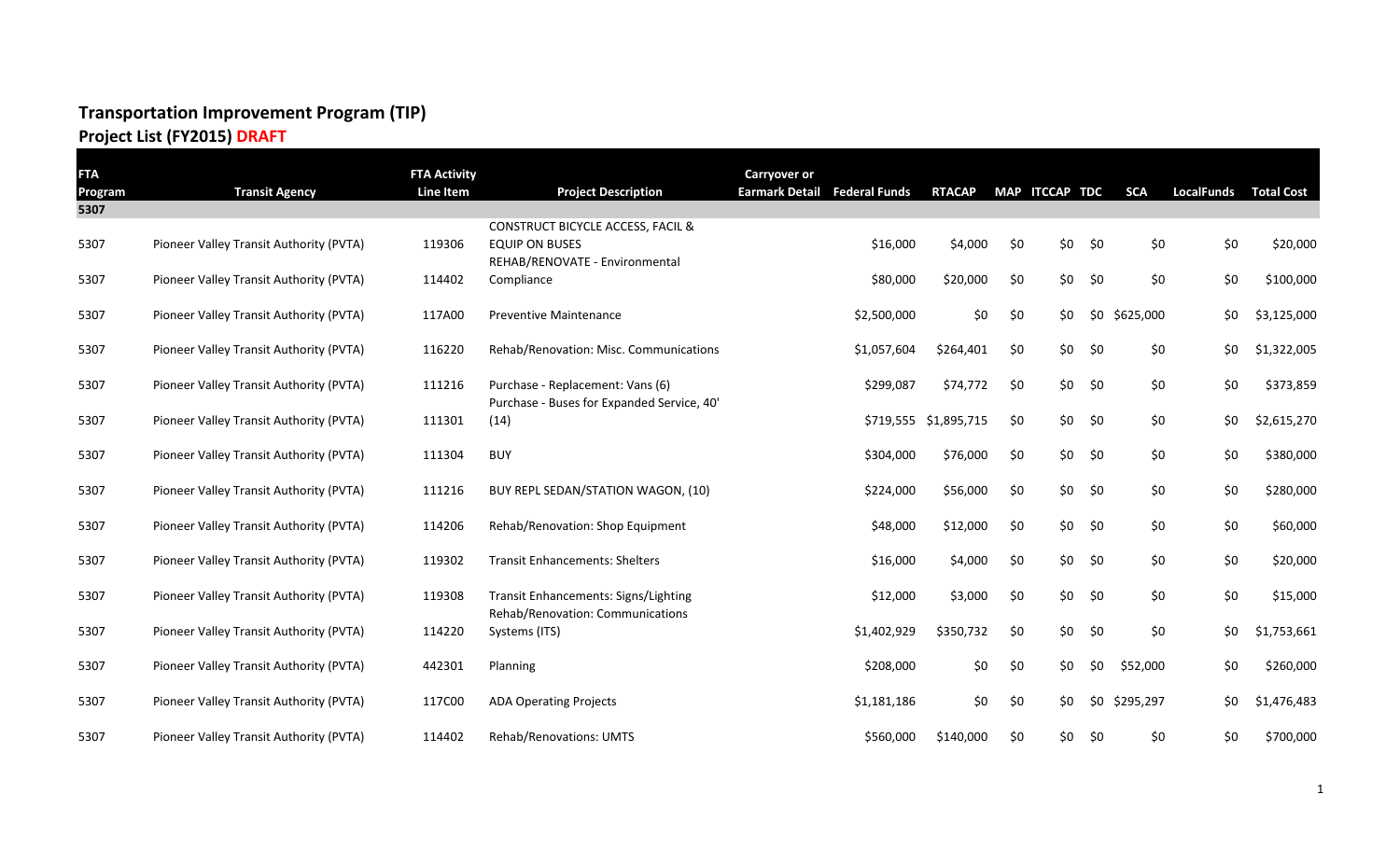## **Project List (FY2015) DRAFT**

| <b>FTA</b><br>Program    | <b>Transit Agency</b>                   | <b>FTA Activity</b><br>Line Item | <b>Project Description</b>              | <b>Carryover or</b><br><b>Earmark Detail</b> | <b>Federal Funds</b>                 | <b>RTACAP</b>     |            | MAP ITCCAP TDC |       | <b>SCA</b>           | <b>LocalFunds</b> | <b>Total Cost</b>             |
|--------------------------|-----------------------------------------|----------------------------------|-----------------------------------------|----------------------------------------------|--------------------------------------|-------------------|------------|----------------|-------|----------------------|-------------------|-------------------------------|
| 5307                     | Pioneer Valley Transit Authority (PVTA) | 114402                           | Rehab/Renovations: Northampton          |                                              | \$416,000                            | \$104,000         | \$0        | \$0            | \$0   | \$0                  | \$0               | \$520,000                     |
| 5307                     | Pioneer Valley Transit Authority (PVTA) | 111202                           | BUY REPLACEMENT 35-FT BUS, (5)          |                                              | \$2,232,000                          | \$558,000         | \$0        | \$0            | \$0   | \$0                  | \$0               | \$2,790,000                   |
| 5307                     | Pioneer Valley Transit Authority (PVTA) | 111304                           | <b>BUY</b>                              |                                              | \$304,000                            | \$76,000          | \$0        | \$0            | \$0   | \$0                  | \$0               | \$380,000                     |
| 5307                     | Pioneer Valley Transit Authority (PVTA) | 114211                           | Rehab/Renovation: Support Vehicles (2)  | Subtotal                                     | \$96,000<br>\$11,676,361 \$3,662,620 | \$24,000          | \$0<br>\$0 | \$0<br>\$0     | \$0   | \$0<br>\$0 \$972,297 | \$0               | \$120,000<br>\$0 \$16,311,278 |
| 5309                     |                                         |                                  |                                         | Subtotal                                     | \$0                                  | \$0               | \$0        | \$0\$          | \$0   | \$0                  | \$0               | \$0                           |
| 5310                     |                                         |                                  |                                         |                                              |                                      |                   |            |                |       |                      |                   |                               |
|                          |                                         |                                  | Rehab/Renovation: Communications System |                                              |                                      |                   |            |                |       |                      |                   |                               |
| 5310                     | Pioneer Valley Transit Authority (PVTA) | 114220                           | (ITS)                                   |                                              | \$100,862                            | \$25,216          | \$0        | \$0            | \$0   | \$0                  | \$0               | \$126,078                     |
|                          |                                         |                                  |                                         | Subtotal                                     | \$100,862                            | \$25,216          | \$0        | \$0\$          | 50    | \$0\$                | \$0               | \$126,078                     |
| 5311                     |                                         |                                  |                                         | <b>Subtotal</b>                              | \$0                                  | \$0               | \$0        | \$0\$          | - \$0 | \$0                  | \$0               | \$0                           |
| 5337                     |                                         |                                  |                                         | <b>Subtotal</b>                              | \$0                                  | \$0               | \$0        | \$0\$          | \$0   | \$0\$                | \$0               | \$0                           |
| 5339                     |                                         |                                  |                                         |                                              |                                      |                   |            |                |       |                      |                   |                               |
| 5339                     | Pioneer Valley Transit Authority (PVTA) | 111216                           | Purchase - Replacement: Vans (18)       |                                              | \$802,410                            | \$204,228         | \$0        | \$0            | \$0   | \$0                  | \$0               | \$1,006,638                   |
|                          |                                         |                                  |                                         | <b>Subtotal</b>                              | \$802,410                            | \$204,228         | \$0        | \$0\$          | \$0   | \$0\$                | \$0               | \$1,006,638                   |
| <b>Other Federal</b>     |                                         |                                  |                                         | Subtotal                                     | \$0                                  | \$0               | \$0        | \$0\$          | \$0   | \$0\$                | \$0               | \$0                           |
| <b>Other Non-Federal</b> |                                         |                                  |                                         |                                              |                                      |                   |            |                |       |                      |                   |                               |
| Other Non-               |                                         |                                  |                                         |                                              |                                      |                   |            |                |       |                      |                   |                               |
| Federal                  | Pioneer Valley Transit Authority (PVTA) | 114402                           | Rehab/Renovation: SATCO                 |                                              |                                      | $$0$ $$1,925,000$ | \$0        | \$0            | \$0   | \$0                  | \$0               | \$1,925,000                   |
|                          |                                         |                                  |                                         | Subtotal                                     |                                      | $$0$ $$1,925,000$ | \$0        | \$0            | \$0   | \$0                  | \$0               | \$1,925,000                   |
|                          |                                         |                                  |                                         | <b>Total</b>                                 | \$12,579,633 \$5,817,064             |                   | \$0        | \$0            |       | $$0$ \$972,297       |                   | \$0 \$19,368,994              |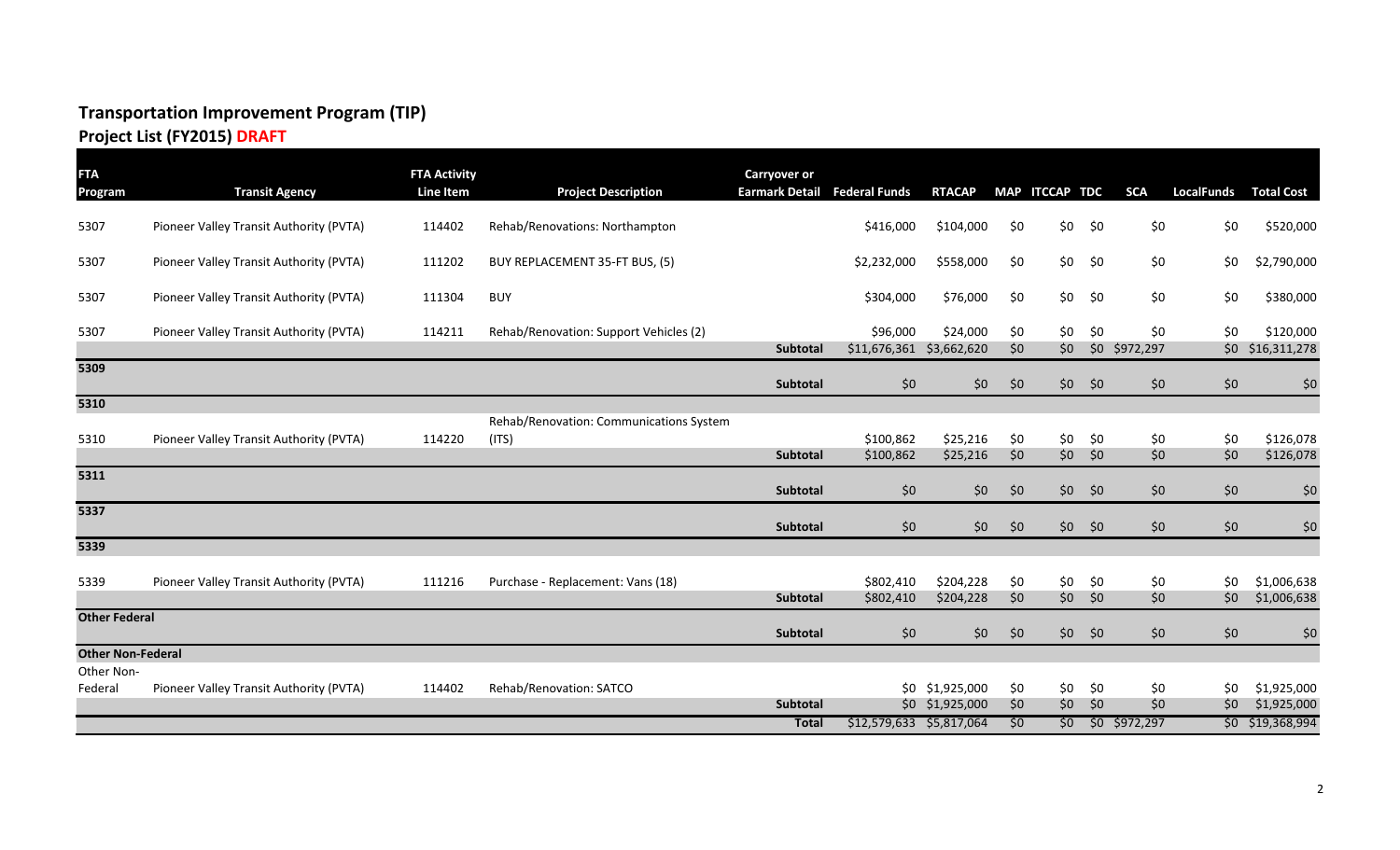**Project List (FY2016) DRAFT**

| <b>FTA</b><br>Program | <b>Transit Agency</b>                        | <b>FTA Activity</b><br>Line Item | <b>Project Description</b>                                               | <b>Carryover or</b><br><b>Earmark Detail</b> | <b>Federal Funds</b> | <b>RTACAP</b> |     | MAP ITCCAP TDC |     | <b>SCA</b> | <b>LocalFunds</b> | <b>Total Cost</b> |
|-----------------------|----------------------------------------------|----------------------------------|--------------------------------------------------------------------------|----------------------------------------------|----------------------|---------------|-----|----------------|-----|------------|-------------------|-------------------|
| 5307                  |                                              |                                  |                                                                          |                                              |                      |               |     |                |     |            |                   |                   |
|                       | 5307 Pioneer Valley Transit Authority (PVTA) | 111204                           | <b>BUY REPLACEMENT</b>                                                   | 2015                                         | \$152,000            | \$38,000      | \$0 | \$0            | \$0 | \$0        | \$0               | \$190,000         |
|                       | 5307 Pioneer Valley Transit Authority (PVTA) | 111215                           | BUY REPLACEMENT VAN non accessable (5)                                   | 2015                                         | \$224,000            | \$28,000      | \$0 | \$0            | \$0 | \$0        | \$0               | \$140,000         |
|                       | 5307 Pioneer Valley Transit Authority (PVTA) | 114402                           | Rehab/Renovations: Northampton                                           | 2015                                         | \$1,360,000          | \$340,000     | \$0 | \$0            | \$0 | \$0        | \$0               | \$1,700,000       |
|                       | 5307 Pioneer Valley Transit Authority (PVTA) | 114206                           | Rehab/Renovation: Shop Equipment                                         | 2015                                         | \$24,000             | \$6,000       | \$0 | \$0            | \$0 | \$0        | \$0               | \$30,000          |
|                       | 5307 Pioneer Valley Transit Authority (PVTA) | 119308                           | Transit Enhancements: Signs/Lighting<br>Rehab/Renovation: Communications | 2015                                         | \$80,000             | \$20,000      | \$0 | \$0\$          | \$0 | \$0        | \$0               | \$100,000         |
|                       | 5307 Pioneer Valley Transit Authority (PVTA) | 114220                           | Systems (ITS)                                                            | 2015                                         | \$1,438,006          | \$359,501     | \$0 | \$0            | \$0 | \$0        | \$0               | \$1,797,507       |
|                       | 5307 Pioneer Valley Transit Authority (PVTA) | 442301                           | Planning                                                                 | 2015                                         | \$208,000            | \$0           | \$0 | \$0\$          | \$0 | \$52,000   | \$0               | \$260,000         |
|                       | 5307 Pioneer Valley Transit Authority (PVTA) | 117C00                           | <b>ADA Operating Projects</b>                                            | 2015                                         | \$2,344,092          | \$0           | \$0 | \$0            | \$0 | \$298,250  | \$0               | \$1,491,248       |
|                       | 5307 Pioneer Valley Transit Authority (PVTA) | 114402                           | REHAB/RENOVATE - Environmental<br>Compliance                             | 2015                                         | \$68,000             | \$17,000      | \$0 | \$0            | \$0 | \$0        | \$0               | \$85,000          |
|                       | 5307 Pioneer Valley Transit Authority (PVTA) | 111215                           | Purchase - Replacement: Vans (20)                                        | 2015                                         | \$1,248,000          | \$232,000     | \$0 | \$0            | \$0 | \$0        | \$0               | \$1,160,000       |
|                       | 5307 Pioneer Valley Transit Authority (PVTA) | 119302                           | <b>Transit Enhancements: Shelters</b>                                    | 2015                                         | \$120,000            | \$30,000      | \$0 | \$0            | \$0 | \$0        | \$0               | \$150,000         |
|                       | 5307 Pioneer Valley Transit Authority (PVTA) | 114402                           | REHAB/RENOVATE - UMTS                                                    | 2011                                         | \$5,566              | \$1,392       | \$0 | \$0            | \$0 | \$0        | \$0               | \$6,958           |
|                       | 5307 Pioneer Valley Transit Authority (PVTA) | 119306                           | Transit Enhancements: Bike equipment shel.<br>bus                        | 2015                                         | \$6,400              | \$1,600       | \$0 | \$0            | \$0 | \$0        | \$0               | \$8,000           |
|                       | 5307 Pioneer Valley Transit Authority (PVTA) | 116220                           | Rehab/Renovation: Misc. Communications                                   | 2015                                         | \$3,155,010          | \$829,821     | \$0 | \$0\$          | \$0 | \$0        | \$0               | \$3,984,831       |
|                       | 5307 Pioneer Valley Transit Authority (PVTA) | 117A00                           | <b>Preventive Maintenance</b>                                            | 2015                                         | \$7,590,450          | \$0           | \$0 | \$0            | \$0 | \$750,000  | \$0               | \$3,750,000       |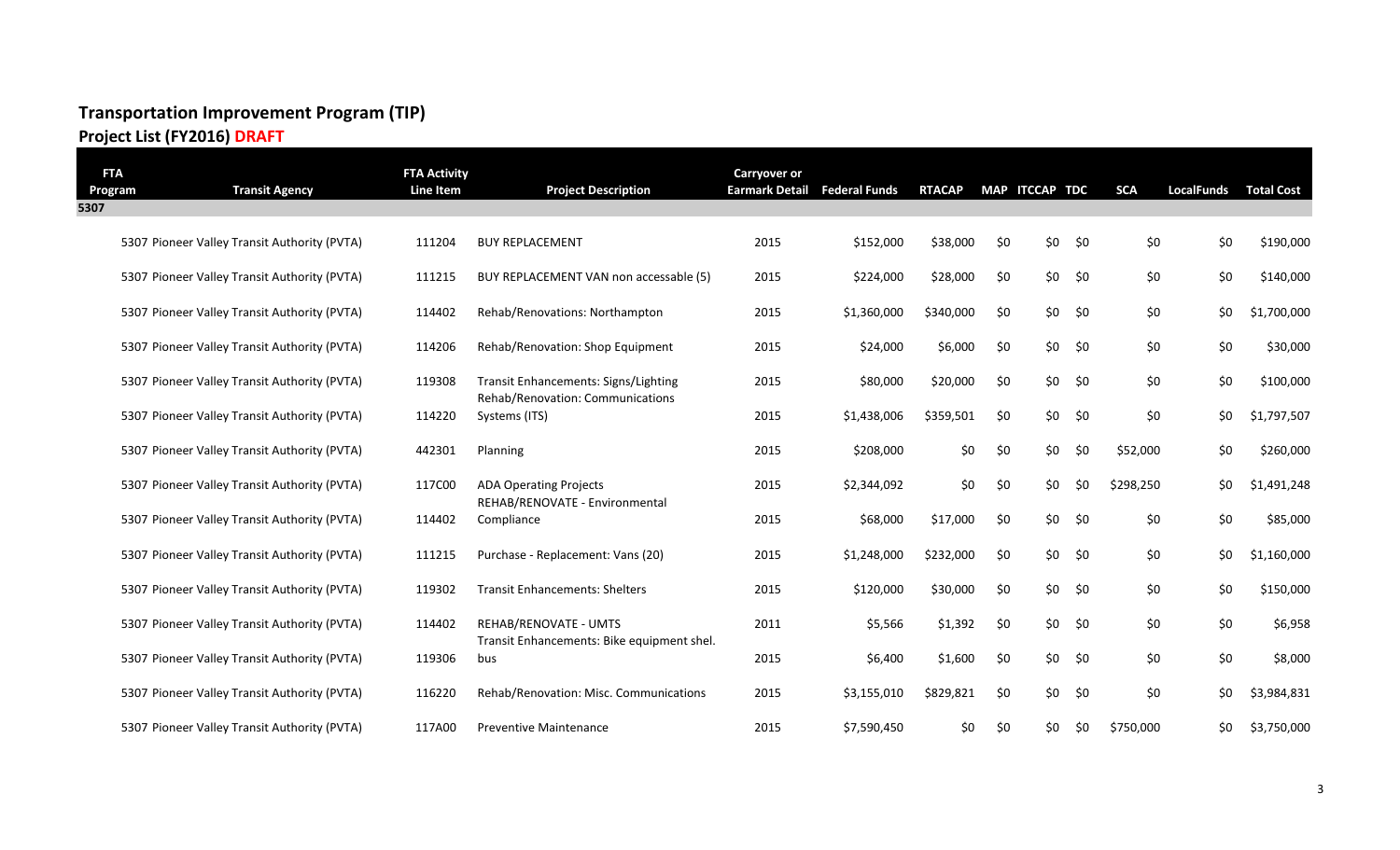#### **Project List (FY2016) DRAFT**

| <b>FTA</b><br>Program               | <b>Transit Agency</b>                        | <b>FTA Activity</b><br>Line Item | <b>Project Description</b>             | <b>Carryover or</b><br><b>Earmark Detail Federal Funds</b> |                          | <b>RTACAP</b>          |            | MAP ITCCAP TDC |            | <b>SCA</b>        | <b>LocalFunds</b> | <b>Total Cost</b>          |
|-------------------------------------|----------------------------------------------|----------------------------------|----------------------------------------|------------------------------------------------------------|--------------------------|------------------------|------------|----------------|------------|-------------------|-------------------|----------------------------|
|                                     | 5307 Pioneer Valley Transit Authority (PVTA) | 114211                           | <b>ACQUIRE - SUPPORT VEHICLES, (1)</b> | 2015                                                       | \$80,000                 | \$20,000               | \$0        | \$0            | \$0        | \$0               | \$0               | \$100,000                  |
|                                     |                                              |                                  |                                        | Subtotal                                                   | \$18,103,524 \$1,923,314 |                        | \$0        | \$0\$          |            | $$0$ $$1,100,250$ |                   | \$0 \$14,953,544           |
| 5309                                |                                              |                                  |                                        | Subtotal                                                   | \$0                      | \$0\$                  | \$0        | \$0\$          | \$0        | \$0               | \$0               | \$0                        |
| 5310                                |                                              |                                  |                                        | Subtotal                                                   | \$0                      | \$0\$                  | \$0        | \$0\$          | \$0        | \$0               | \$0               | \$0                        |
| 5311                                |                                              |                                  |                                        | Subtotal                                                   | \$0                      | \$0\$                  | \$0        | \$0\$          | \$0        | \$0               | \$0               | \$0                        |
| 5337                                |                                              |                                  |                                        | Subtotal                                                   | \$0                      | \$0\$                  | \$0        | \$0\$          | \$0        | \$0               | \$0               | \$0                        |
| 5339                                |                                              |                                  |                                        |                                                            |                          |                        |            |                |            |                   |                   |                            |
|                                     | 5339 Pioneer Valley Transit Authority (PVTA) | 114402                           | Rehab/Renovations: UMTS                | 2015<br><b>Subtotal</b>                                    | \$816,000<br>\$816,000   | \$202,609<br>\$202,609 | \$0<br>\$0 | \$0<br>\$0     | \$0<br>\$0 | \$0<br>\$0        | \$0<br>\$0        | \$1,013,043<br>\$1,013,043 |
| <b>Other Federal</b>                |                                              |                                  |                                        | Subtotal                                                   | \$0                      | \$0\$                  | \$0        | \$0\$          | \$0        | \$0               | \$0               | \$0                        |
| <b>Other Non-Federal</b>            |                                              |                                  |                                        |                                                            |                          |                        |            |                |            |                   |                   |                            |
| Other Non-<br>Federal<br>Other Non- | Pioneer Valley Transit Authority (PVTA)      | 111306                           | Purchase - Expansion: Buses (16)       |                                                            | \$0                      | \$6,134,730            | \$0        | \$0\$          | \$0        | \$0               | \$0               | \$6,134,730                |
| Federal<br>Other Non-               | Pioneer Valley Transit Authority (PVTA)      | 113101                           | Construction: Northampton, Year 1      |                                                            | \$0                      | \$250,000              | \$0        | \$0            | \$0        | \$0               | \$0               | \$250,000                  |
| Federal                             | Pioneer Valley Transit Authority (PVTA)      | 111216                           | BUY REPL SEDAN/STATION WAGON, (5)      |                                                            | \$0                      | \$140,000              | \$0        | \$0            | \$0        | \$0               | \$0               | \$140,000                  |
|                                     |                                              |                                  |                                        | <b>Subtotal</b>                                            | \$0                      | \$6,524,730            | \$0        | \$0\$          | \$0        | \$0               | \$0               | \$6,524,730                |
|                                     |                                              |                                  |                                        | <b>Total</b>                                               | \$18,919,524             | \$8,650,653            | \$0        | \$0            |            | $$0$ $$1,100,250$ |                   | \$0 \$22,491,317           |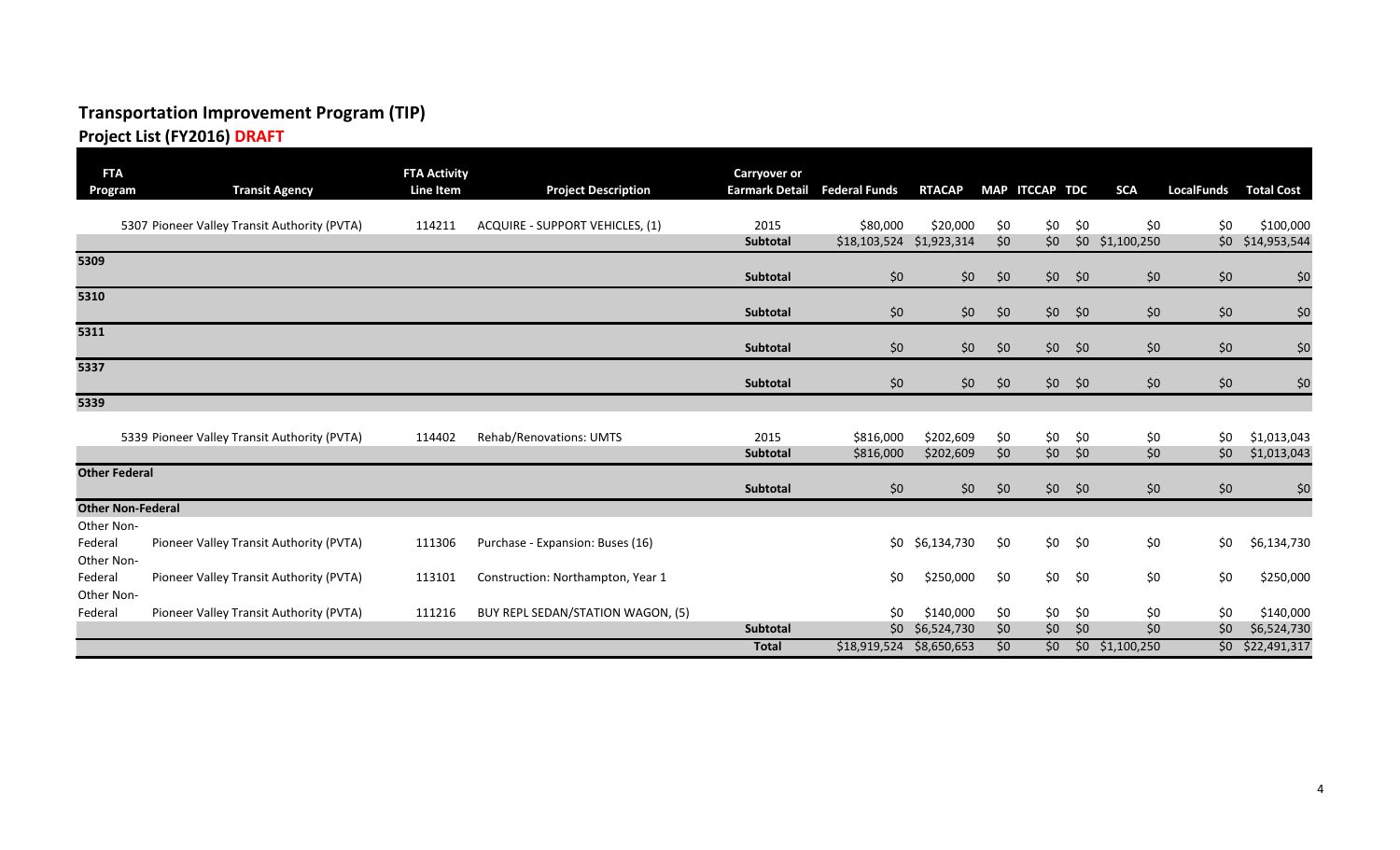## **Project List (FY2017) DRAFT**

|            |                                         |                     |                                                                   | <b>Carryover or</b> |                      |               |     |                |     |            |                              |             |
|------------|-----------------------------------------|---------------------|-------------------------------------------------------------------|---------------------|----------------------|---------------|-----|----------------|-----|------------|------------------------------|-------------|
| <b>FTA</b> |                                         | <b>FTA Activity</b> |                                                                   | <b>Earmark</b>      |                      |               |     |                |     |            |                              |             |
| Program    | <b>Transit Agency</b>                   | Line Item           | <b>Project Description</b>                                        | <b>Detail</b>       | <b>Federal Funds</b> | <b>RTACAP</b> |     | MAP ITCCAP TDC |     | <b>SCA</b> | <b>LocalFunds Total Cost</b> |             |
| 5307       |                                         |                     |                                                                   |                     |                      |               |     |                |     |            |                              |             |
| 5307       | Pioneer Valley Transit Authority (PVTA) | 111306              | Purchase - Expansion: Buses (4)                                   | 2016                | \$1,984,000          | \$496,000     | \$0 | \$0\$          | \$0 | \$0        | \$0                          | \$2,480,000 |
| 5307       | Pioneer Valley Transit Authority (PVTA) | 119302              | <b>Transit Enhancements: Shelters</b>                             | 2016                | \$40,000             | \$10,000      | \$0 | \$0            | \$0 | \$0        | \$0                          | \$50,000    |
| 5307       | Pioneer Valley Transit Authority (PVTA) | 119308              | Transit Enhancements: Signs/Lighting                              | 2016                | \$8,000              | \$2,000       | \$0 | \$0\$          | \$0 | \$0        | \$0                          | \$10,000    |
| 5307       | Pioneer Valley Transit Authority (PVTA) | 116220              | Rehab/Renovation: Misc. Communications                            | 2016                | \$2,694,890          | \$775,192     | \$0 | \$0            | \$0 | \$0        | \$0                          | \$3,470,082 |
| 5307       | Pioneer Valley Transit Authority (PVTA) | 114402              | Rehab/Renovations: Northampton, Year 2                            | 2016                | \$600,000            | \$150,000     | \$0 | \$0\$          | \$0 | \$0        | \$0                          | \$750,000   |
| 5307       | Pioneer Valley Transit Authority (PVTA) | 442301              | Planning                                                          | 2016                | \$220,000            | \$0           | \$0 | \$0            | \$0 | \$55,000   | \$0                          | \$275,000   |
| 5307       | Pioneer Valley Transit Authority (PVTA) | 117C00              | <b>ADA Operating Projects</b>                                     | 2016                | \$1,204,928          | \$0           | \$0 | \$0            | \$0 | \$301,232  | \$0                          | \$1,506,160 |
| 5307       | Pioneer Valley Transit Authority (PVTA) | 117A00              | <b>Preventive Maintenance</b>                                     | 2016                | \$3,500,000          | \$0           | \$0 | \$0            | \$0 | \$875,000  | \$0                          | \$4,375,000 |
| 5307       | Pioneer Valley Transit Authority (PVTA) | 111216              | BUY REPL SEDAN/STATION WAGON, (8)<br>REHAB/RENOVATE - MAINTENANCE | 2016                | \$192,000            | \$48,000      | \$0 | \$0            | \$0 | \$0        | \$0                          | \$240,000   |
| 5307       | Pioneer Valley Transit Authority (PVTA) | 114402              | FACILITY, SATCO, Yr 1<br>TERMINAL, INTERMODAL (TRANSIT),          | 2016                | \$480,000            | \$120,000     | \$0 | \$0            | \$0 | \$0        | \$0                          | \$600,000   |
| 5307       | Pioneer Valley Transit Authority (PVTA) | 113303              | Northampton, YR 1                                                 | 2016                | \$120,000            | \$30,000      | \$0 | \$0            | \$0 | \$0        | \$0                          | \$150,000   |
| 5307       | Pioneer Valley Transit Authority (PVTA) | 111215              | BUY REPLACEMENT VAN (2)                                           | 2016                | \$109,462            | \$27,366      | \$0 | \$0            | \$0 | \$0        | \$0                          | \$136,828   |
| 5307       | Pioneer Valley Transit Authority (PVTA) | 111215              | BUY REPLACEMENT VAN, (4)                                          | 2016                | \$89,600             | \$22,400      | \$0 | \$0            | \$0 | \$0        | \$0                          | \$112,000   |
| 5307       | Pioneer Valley Transit Authority (PVTA) | 119306              | CONSTRUCT BICYCLE ACCESS, FACIL & EQUIP<br>ON BUSES               | 2016                | \$6,400              | \$1,600       | \$0 | \$0            | \$0 | \$0        | \$0                          | \$8,000     |
| 5307       | Pioneer Valley Transit Authority (PVTA) | 114402              | Rehab/Renovations: UMASS, Year 1                                  | 2016                | \$800,000            | \$200,000     | \$0 | \$0\$          | \$0 | \$0        | \$0                          | \$1,000,000 |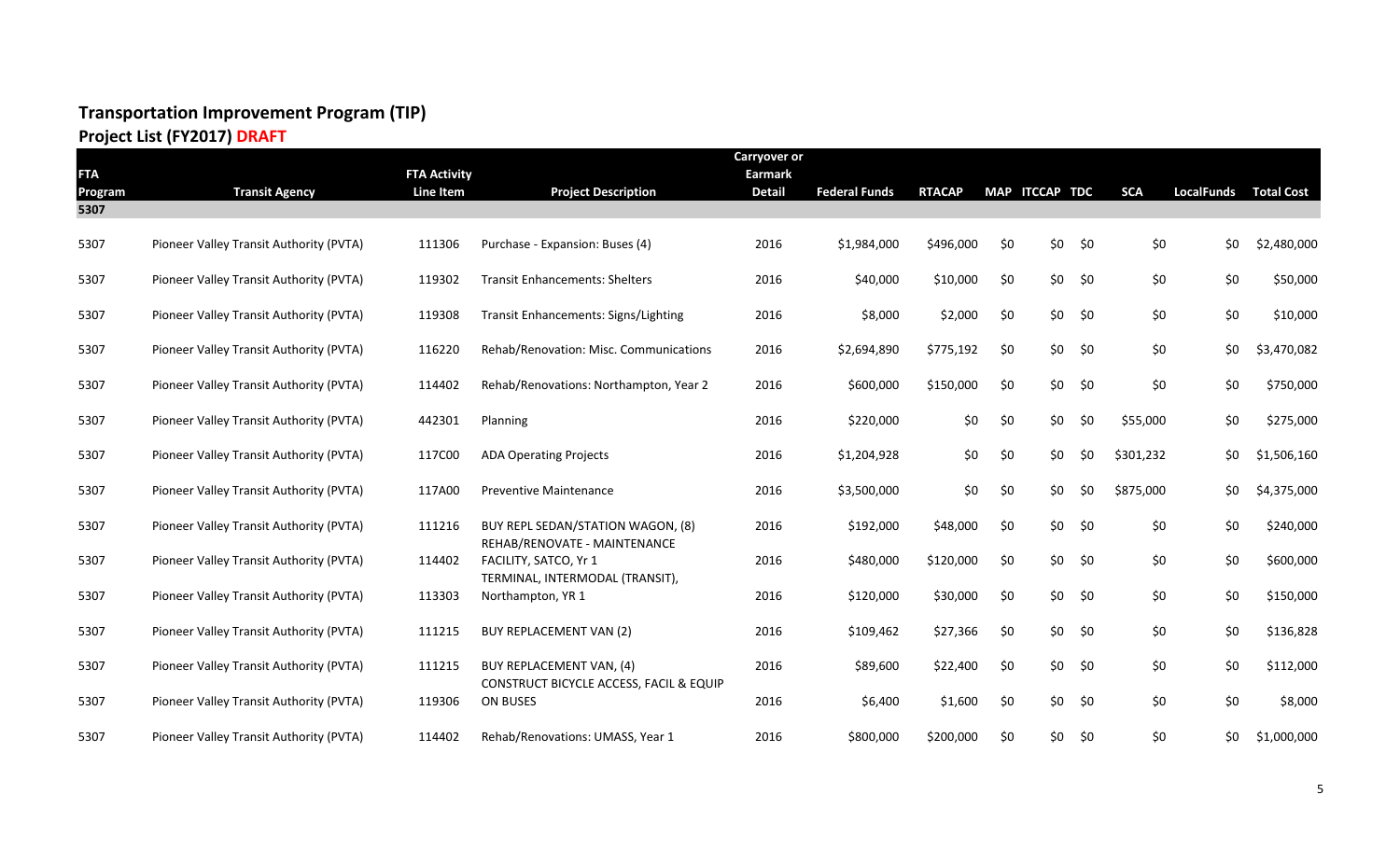## **Project List (FY2017) DRAFT**

|                          |                                         |                     |                                               | <b>Carryover or</b> |                           |                  |                 |                   |               |                        |                   |                    |
|--------------------------|-----------------------------------------|---------------------|-----------------------------------------------|---------------------|---------------------------|------------------|-----------------|-------------------|---------------|------------------------|-------------------|--------------------|
| <b>FTA</b>               |                                         | <b>FTA Activity</b> |                                               | <b>Earmark</b>      |                           |                  |                 |                   |               |                        |                   |                    |
| <b>Program</b>           | <b>Transit Agency</b>                   | Line Item           | <b>Project Description</b>                    | <b>Detail</b>       | <b>Federal Funds</b>      | <b>RTACAP</b>    | <b>MAP</b>      | <b>ITCCAP TDC</b> |               | <b>SCA</b>             | <b>LocalFunds</b> | <b>Total Cost</b>  |
|                          |                                         |                     |                                               | Subtotal            | \$12,049,280              | \$1,882,558      | $\overline{50}$ | \$0\$             |               | $$0$ $$1,231,232$      |                   | $$0$ $$15,163,070$ |
| 5309                     |                                         |                     |                                               | Subtotal            | \$0                       | \$0              | \$0             | \$0\$             | \$0           | \$0                    | \$0               | \$0                |
| 5310                     |                                         |                     |                                               | Subtotal            |                           |                  |                 |                   |               |                        | \$0               |                    |
| 5311                     |                                         |                     |                                               |                     | \$0                       | \$0              | \$0             | \$0\$             | \$0           | \$0                    |                   | \$0                |
|                          |                                         |                     |                                               | Subtotal            | \$0                       | \$0              | \$0             | \$0\$             | \$0           | \$0\$                  | \$0               | \$0                |
| 5337                     |                                         |                     |                                               | Subtotal            | \$0                       | \$0\$            | \$0             | \$0               | \$0           | \$0\$                  | \$0               | \$0                |
| 5339                     |                                         |                     |                                               |                     |                           |                  |                 |                   |               |                        |                   |                    |
| 5339                     | Pioneer Valley Transit Authority (PVTA) | 111215              | Purchase - Replacement: Vans (20)             | 2016                | \$928,000                 | \$204,635        | \$0             | \$0               | \$0           | \$0                    | \$0               | \$1,023,173        |
|                          |                                         |                     |                                               | Subtotal            | \$928,000                 | \$204,635        | \$0             | \$0\$             | $\frac{1}{2}$ | \$0\$                  | \$0               | \$1,023,173        |
| <b>Other Federal</b>     |                                         |                     |                                               | Subtotal            | \$0                       | \$0\$            | \$0             | \$0               | \$0           | \$0                    | \$0               | \$0                |
| <b>Other Non-Federal</b> |                                         |                     |                                               |                     |                           |                  |                 |                   |               |                        |                   |                    |
| Other Non-               |                                         |                     | Rehab/Renovation: Communications              |                     |                           |                  |                 |                   |               |                        |                   |                    |
| Federal                  | Pioneer Valley Transit Authority (PVTA) | 114220              | Systems (ITS)                                 |                     | \$0                       | \$1,330,980      | \$0             | \$0               | \$0           | \$0                    | \$0               | \$1,330,980        |
| Other Non-               |                                         |                     | REHAB/RENOVATE - Environmental                |                     |                           |                  |                 |                   |               |                        |                   |                    |
| Federal                  | Pioneer Valley Transit Authority (PVTA) | 114402              | Compliance                                    |                     | \$0                       | \$150,000        | \$0             | \$0               | \$0           | \$0                    | \$0               | \$150,000          |
| Other Non-<br>Federal    | Pioneer Valley Transit Authority (PVTA) | 114302              | CONSTRUCT - MAINT FACILITY, Spfld.O&M,<br>Yr4 |                     |                           | \$0 \$44,350,000 | \$0             | \$0               | \$0           | \$0                    | \$0\$             | \$44,350,000       |
| Other Non-               |                                         |                     |                                               |                     |                           |                  |                 |                   |               |                        |                   |                    |
| Federal                  | Pioneer Valley Transit Authority (PVTA) | 114406              | Rehab/Renovation: Shop Equipment              |                     | \$0                       | \$100,000        | \$0             | \$0               | \$0           | \$0                    | \$0               | \$100,000          |
|                          |                                         |                     |                                               | Subtotal            |                           | \$0 \$45,930,980 | \$0             | \$0               | \$0           | \$0\$                  |                   | \$0 \$45,930,980   |
|                          |                                         |                     |                                               | <b>Total</b>        | \$12,977,280 \$48,018,173 |                  | \$0             |                   |               | $$0$ $$0$ $$1,231,232$ |                   | $$0$ $$62,117,223$ |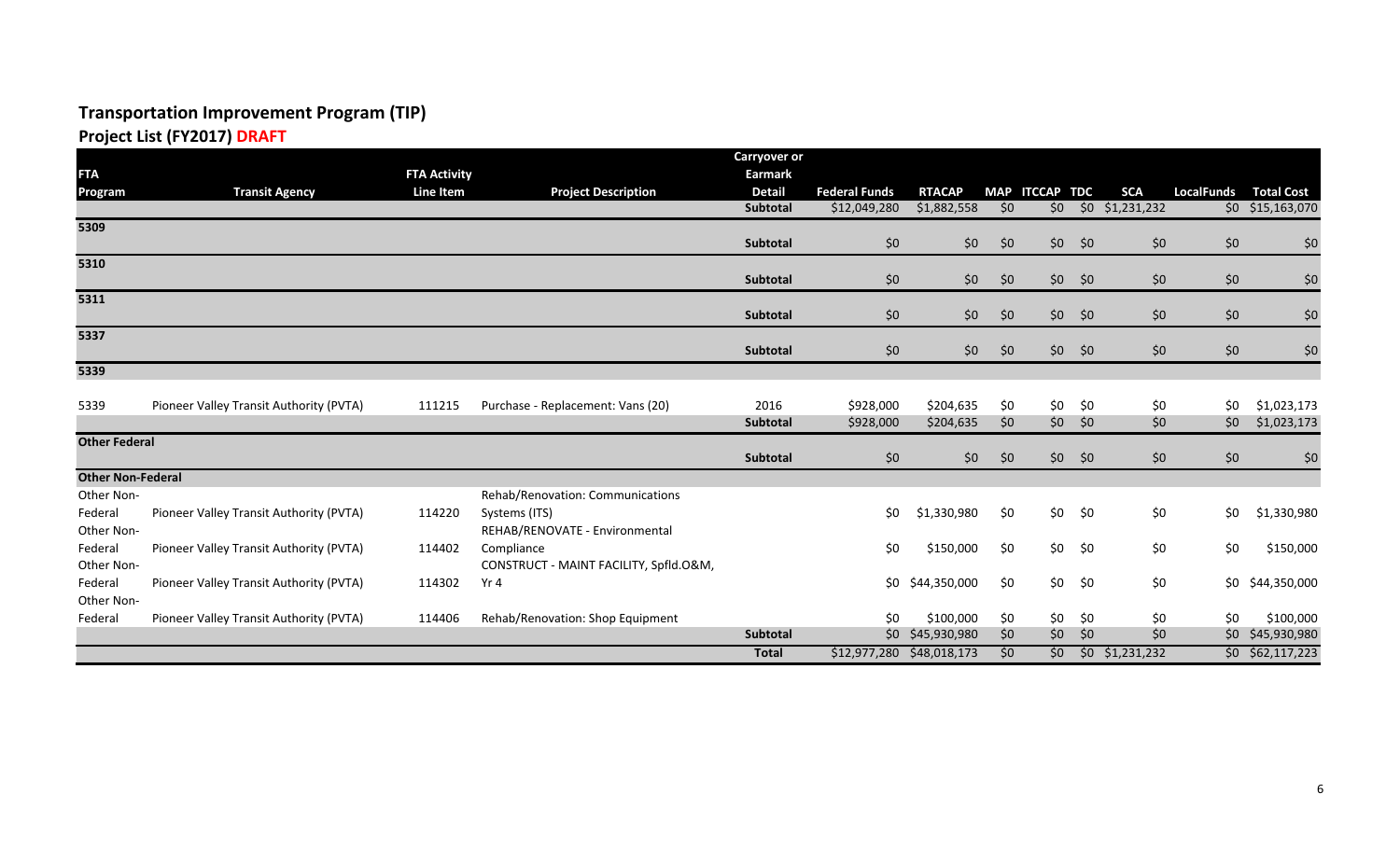## **Project List (FY2018) DRAFT**

| <b>FTA</b><br>Program | <b>Transit Agency</b>                   | <b>FTA Activity</b><br>Line Item | <b>Project Description</b>                                               | <b>Carryover or</b><br>Earmark Detail Federal Funds |             | <b>RTACAP</b> |     | MAP ITCCAP TDC |     | <b>SCA</b> | <b>LocalFunds</b> | <b>Total Cost</b> |
|-----------------------|-----------------------------------------|----------------------------------|--------------------------------------------------------------------------|-----------------------------------------------------|-------------|---------------|-----|----------------|-----|------------|-------------------|-------------------|
| 5307                  |                                         |                                  |                                                                          |                                                     |             |               |     |                |     |            |                   |                   |
| 5307                  | Pioneer Valley Transit Authority (PVTA) | 117A00                           | <b>Preventive Maintenance</b>                                            | 2017                                                | \$3,500,000 | \$0           | \$0 | \$0            | \$0 | \$875,000  | \$0               | \$4,375,000       |
| 5307                  | Pioneer Valley Transit Authority (PVTA) | 117C00                           | <b>ADA Operating Projects</b>                                            | 2017                                                | \$1,216,977 | \$0           | \$0 | \$0            | \$0 | \$304,244  | \$0               | \$1,521,221       |
| 5307                  | Pioneer Valley Transit Authority (PVTA) | 442301                           | Planning                                                                 | 2017                                                | \$240,000   | \$0           | \$0 | \$0            | \$0 | \$60,000   | \$0               | \$300,000         |
| 5307                  | Pioneer Valley Transit Authority (PVTA) | 111216                           | Purchase - Replacement: Vans (4)                                         | 2017                                                | \$696,000   | \$174,000     | \$0 | \$0            | \$0 | \$0        | \$0               | \$870,000         |
| 5307                  | Pioneer Valley Transit Authority (PVTA) | 119308                           | Transit Enhancements: Signs/Lighting                                     | 2017                                                | \$12,000    | \$3,000       | \$0 | \$0            | \$0 | \$0        | \$0               | \$15,000          |
| 5307                  | Pioneer Valley Transit Authority (PVTA) | 116220                           | Rehab/Renovation: Misc. Communications                                   | 2017                                                | \$1,658,962 | \$414,741     | \$0 | \$0            | \$0 | \$0        | \$0               | \$2,073,703       |
| 5307                  | Pioneer Valley Transit Authority (PVTA) | 114402                           | Rehab/Renovations: Northampton                                           | 2017                                                | \$200,000   | \$50,000      | \$0 | \$0            | \$0 | \$0        | \$0               | \$250,000         |
| 5307                  | Pioneer Valley Transit Authority (PVTA) | 114211                           | <b>ACQUIRE - SUPPORT VEHICLES, (1)</b><br>REHAB/RENOVATE - Environmental | 2017                                                | \$53,531    | \$13,383      | \$0 | \$0            | \$0 | \$0        | \$0               | \$66,914          |
| 5307                  | Pioneer Valley Transit Authority (PVTA) | 114402                           | Compliance<br>CONSTRUCT BICYCLE ACCESS, FACIL & EQUIP                    | 2017                                                | \$120,000   | \$30,000      | \$0 | \$0            | \$0 | \$0        | \$0               | \$150,000         |
| 5307                  | Pioneer Valley Transit Authority (PVTA) | 119306                           | <b>ON BUSES</b>                                                          | 2017                                                | \$9,600     | \$2,400       | \$0 | \$0            | \$0 | \$0        | \$0               | \$12,000          |
| 5307                  | Pioneer Valley Transit Authority (PVTA) | 114403                           | REHAB/RENOVATE - ADMIN/MAINT FACILITY                                    | 2017                                                | \$80,000    | \$20,000      | \$0 | \$0            | \$0 | \$0        | \$0               | \$100,000         |
| 5307                  | Pioneer Valley Transit Authority (PVTA) | 119302                           | <b>Transit Enhancements: Shelters</b>                                    | 2017                                                | \$40,000    | \$10,000      | \$0 | \$0            | \$0 | \$0        | \$0               | \$50,000          |
| 5307                  | Pioneer Valley Transit Authority (PVTA) | 114402                           | Rehab/Renovations: Holyoke                                               | 2017                                                | \$120,000   | \$30,000      | \$0 | \$0            | \$0 | \$0        | \$0               | \$150,000         |
| 5307                  | Pioneer Valley Transit Authority (PVTA) | 114220                           | Rehab/Renovation: Communications<br>Systems (ITS)                        | 2017                                                | \$1,065,424 | \$266,356     | \$0 | \$0            | \$0 | \$0        | \$0               | \$1,331,780       |
| 5307                  | Pioneer Valley Transit Authority (PVTA) | 111216                           | BUY REPL SEDAN/STATION WAGON, (6)<br>REHAB/RENOVATE - MAINTENANCE        | 2017                                                | \$144,000   | \$36,000      | \$0 | \$0            | \$0 | \$0        | \$0               | \$180,000         |
| 5307                  | Pioneer Valley Transit Authority (PVTA) | 114402                           | FACILITY, SATCO, YR 2                                                    | 2017                                                | \$3,200,000 | \$593,319     | \$0 | \$0            | \$0 | \$0        | \$0               | \$2,966,596       |